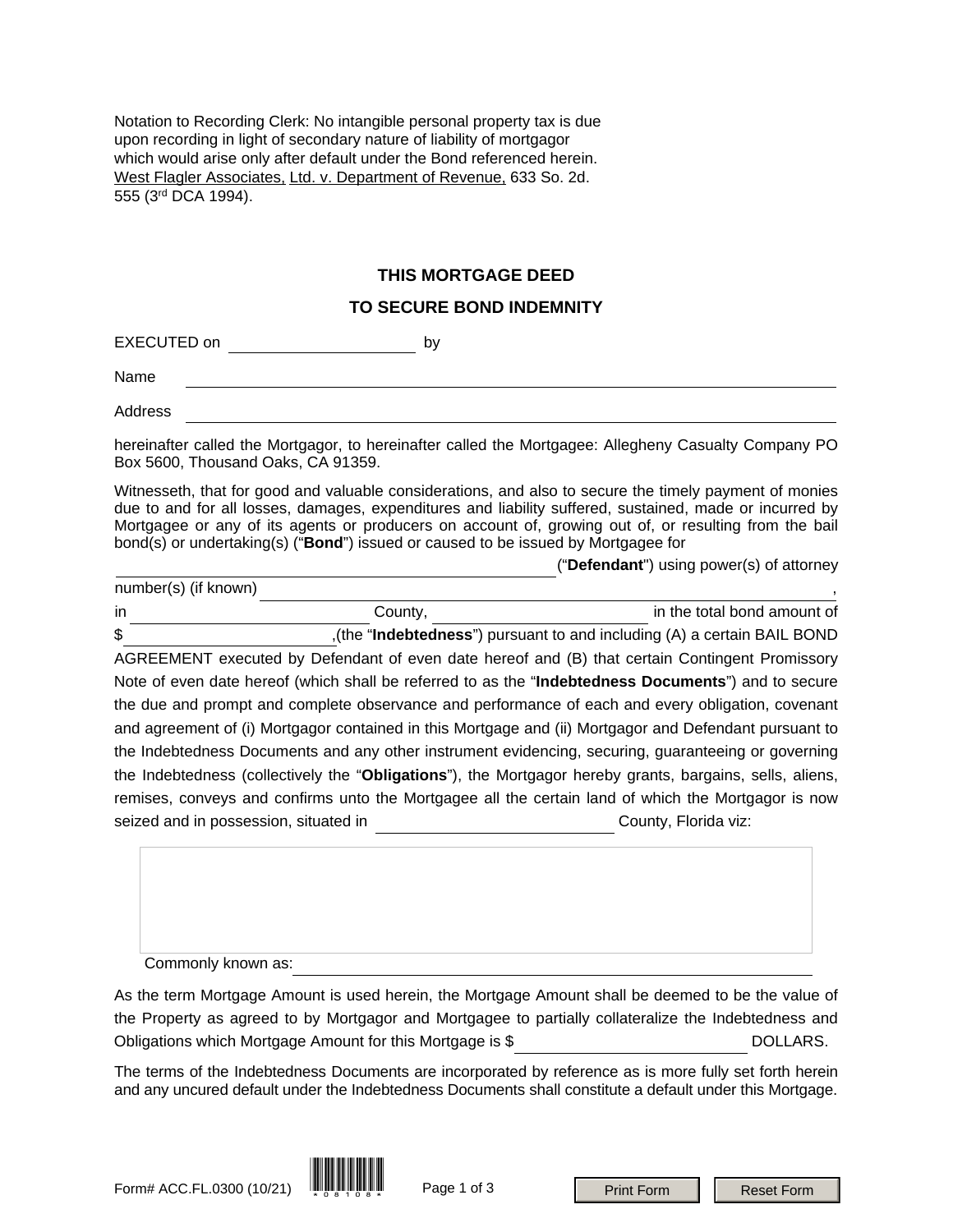The Mortgagors hereby acknowledge that the Property encumbered by this Mortgage may be claimed as homestead; however, Mortgagor agrees, for the purpose of this Mortgage, to waive any and all exemptions granted to them under the laws of the State of Florida that would apply to homestead Property.

This Mortgage Deed is accepted as collateral for the Obligations and shall be returned when all obligations arising from this undertaking have been satisfied with no loss to the Mortgagee.

The undersigned will at all times indemnify, and keep indemnified the Mortgagee and save harmless the Mortgagee from and against any and all claims, demands, liabilities, costs, charges, legal fees, disbursements and expenses of every kind of nature, which the Mortgagee shall at any time sustain or incur, and as well from all others, decrees, judgments and adjudications against the Mortgagee by reason or in consequence of having executed or caused to be executed the Bond or Indebtedness Documents or undertaking on behalf and/or at the request of the Mortgagor (or any of them) and will pay over, reimburse and make good to the Mortgagee, its successors and assigns, all sums and amounts of money required to meet every claim, demand, liability, cost, expense, suit, order, decree, payment and/or adjudication against the Mortgagee by reason of the execution of the Bond or Indebtedness Documents or undertaking and any other bonds; or undertakings executed in behalf of and/or at the request of the Mortgagor and before the Mortgagee shall be required to pay thereunder. The liability for legal fees and disbursements includes all legal fees and disbursements that the Mortgagee may pay or incur in any legal proceedings, including proceedings in which the Mortgagee may assert or defend its right to collect or to charge for any legal fees and/or disbursements incurred in earlier proceedings.

To have and to hold the same, together with the tenements, hereditaments and appurtenances thereto belonging, and the rents, issues and profits thereof unto the Mortgagee, in fee simple.

AND the Mortgagor covenants with the Mortgagee that the Mortgagor is indefeasibly, seized of said land in fee simple; that the Mortgagor has good right and lawful authority to convey said land as aforesaid; that the Mortgagor will make such further assurances to perfect the fee simple title to said land and will defend the same against the lawful claims of all persons whomsoever; and that said land is free and clear of all encumbrances.

And the Mortgagor hereby further covenants and agrees to pay promptly when due all sums of money provided for in the Indebtedness and this Mortgage, or either, to pay all and singular the taxes and assessments, levies, liabilities, obligations and encumbrances of every nature on said Property; to permit, commit or suffer no waste, impairment or deterioration of said land or the improvements thereon at any time; to keep the buildings now or hereafter on said land fully insured in a sum of not less than the fair market value of such buildings in a company or companies acceptable to the Mortgagee, the policy, or policies to be held by and payable to said Mortgagee and in the event any sum of money becomes payable by virtue of such insurance the Mortgagee shall have the right to receive and apply the same to the Indebtedness hereby secured according to the Mortgagor for any surplus; to pay all costs, charges and expenses, including lawyer's fees and title searches, reasonably incurred or paid by the Mortgagee because of the failure of the Mortgagor to promptly and fully comply with the agreements, stipulations, conditions and covenants of the Indebtedness, the Bond, and the Indebtedness Documents and this Mortgage or either: the Mortgagee may pay the same, without waiving or affecting the option to foreclose or any other right hereunder, and all such payments shall bear interest from date thereof at the highest lawful rate then allowed by the laws of the State of Florida.

If any sum of money herein referred to is not promptly paid within twenty (20) days after the same becomes due, or if each and every agreement, stipulation, condition and covenant of the Indebtedness, Bond, and Indebtedness Documents and this Mortgage, or either, are not fully performed, complied with and abided by, then the entire sum mentioned in the Indebtedness, Bond, Indebtedness Documents, and this Mortgage, or the entire balance unpaid thereon, shall forthwith or thereafter, at the option of the Mortgagee become and be due and payable, anything in the Indebtedness, Bond, and Indebtedness